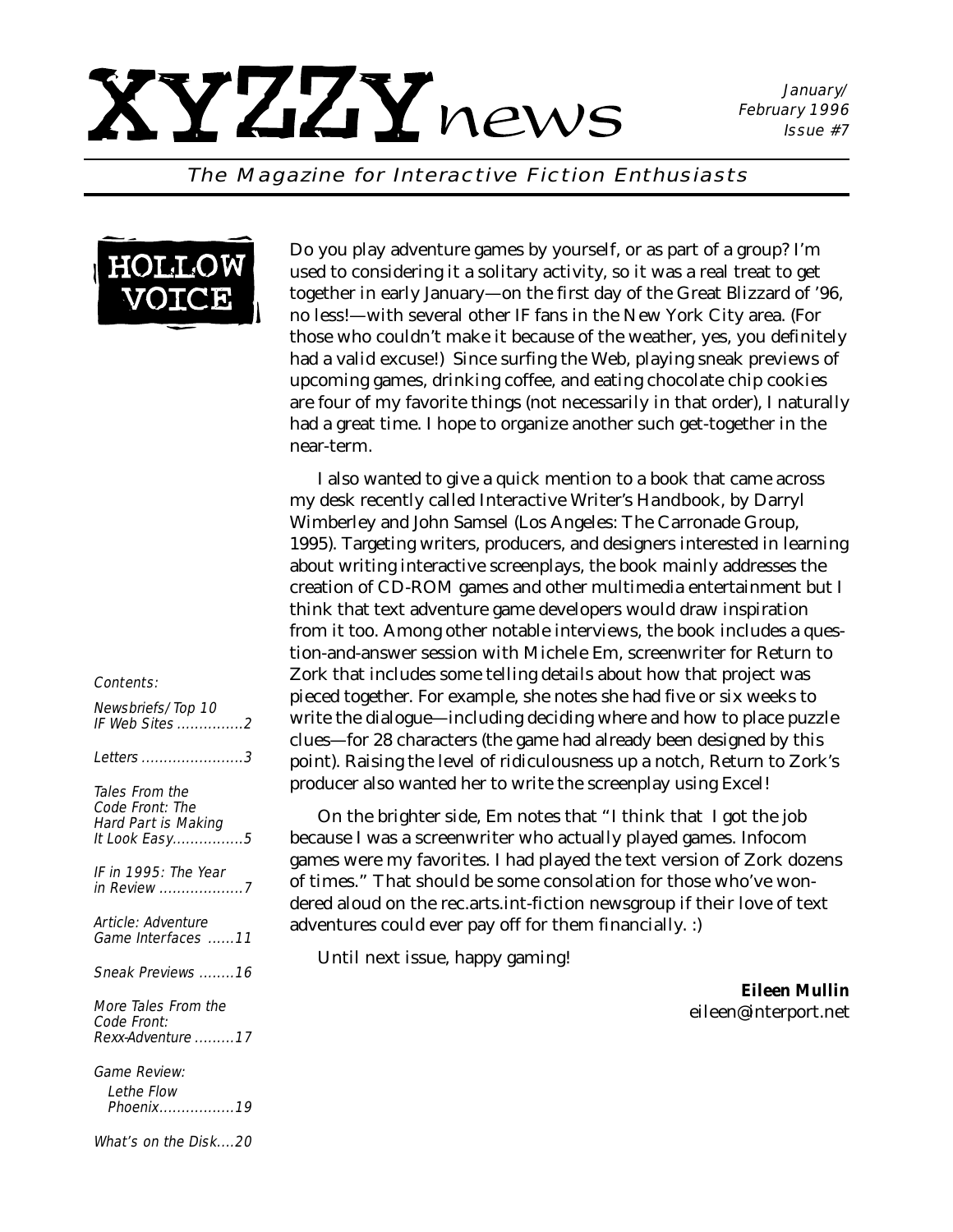# XYZZYnews

XYZZYnews is published bimonthly by Bran Muffin Communications, 160 West 24th Street, # 7C, New York, NY 10011, USA. Email: eileen@interport.net. Send all inquiries, letters, and submissions to the address above.

Contents © 1996 XYZZYnews. All rights reserved. Published in the United States of America.

Electronic versions: There are currently three versions of XYZZYnews made available online. One is in ASCII and can be viewed with any text reader. You can also download a .PDF file that mirrors the layout of the print version. Use the Adobe Acrobat Reader (available for Windows, Mac, DOS and UNIX) to view the .PDF file; no special fonts or linked graphics are needed. You can obtain Acrobat Reader from ftp.adobe.com in the pub/adobe/applications/Acrobat folder, or http://www.adobe.com/ Software.html. Thirdly, you can also read this issue of XYZZYnews on the World Wide Web at http://www.interport.net/ ~eileen/xyzzy.7.html

Subscriptions: Both electronic versions are available at no cost. You can obtain either one by FTPing to the ftp.gmd.de/ifarchive/magazines/XYZZYnews directory. To be added to the mailing list, please write to eileen@interport.net and specify text-only or .PDF version. The print version includes a 3.5" Mac or PC disk and is \$21 (U.S.) for one year (6 issues) or \$3.50 for a sample issue. For print subscriptions outside the U.S. or Canada, please email or write for rates.

All products, names, and ser vices are trademarks or registered trademarks of their respective companies.

Editorial deadline for Issue #8 is Februar y 29, 1996.

Editor:

Eileen Mullin

Contributors to this issue: Stuart Beach Phil Darnowsky Mike DeSanto C.E. Forman

#### NEWSBRIEFS…NEWSBRIEFS…NEWSBRIEFS…NEWSBRIEFS…

### January/February Top 10 Picks for IF on the World Wide Web

**Adventure for the Web** http://tjwww.stanford.edu/adventure.html

**Dan's Home Page (Lethe Flow Phoenix)** http://weber.u.washington.edu/~scythe/lethe.html

**hints.infocom.many** ftp://risc.ua.edu/pub/games/solutions/hints.infocom.many

#### **New Zork Times/The Status Line List**

http://wuarchive.wustl.edu/doc/misc/if-archive/ infocom/articles/NZT%2bTSL.list

**Pages and Pages of MUDs** http://csugrad.cs.vt.edu/soc/mud\_page.html

**The Rise and Fall of Infocom** http://speedracer.nmsu.edu/~jholder/if/ch3-if.html

**Text Adventures— Direct Downloadable Games** http://www.xs4all.nl/~gzbrn/DD/Textad.html

**Virtual Rooms, or a Spatial Metaphor** http://www.well.com/user/mmcadams/units4.html

#### **You Found It**

http://bigdog.engr.arizona.edu/~scannelm/prize.html

#### **Zork Nemesis**

http://www.activision.com/zorknem/zorkhome.html



Graphic from Zork Nemesis page on Activision's Web site.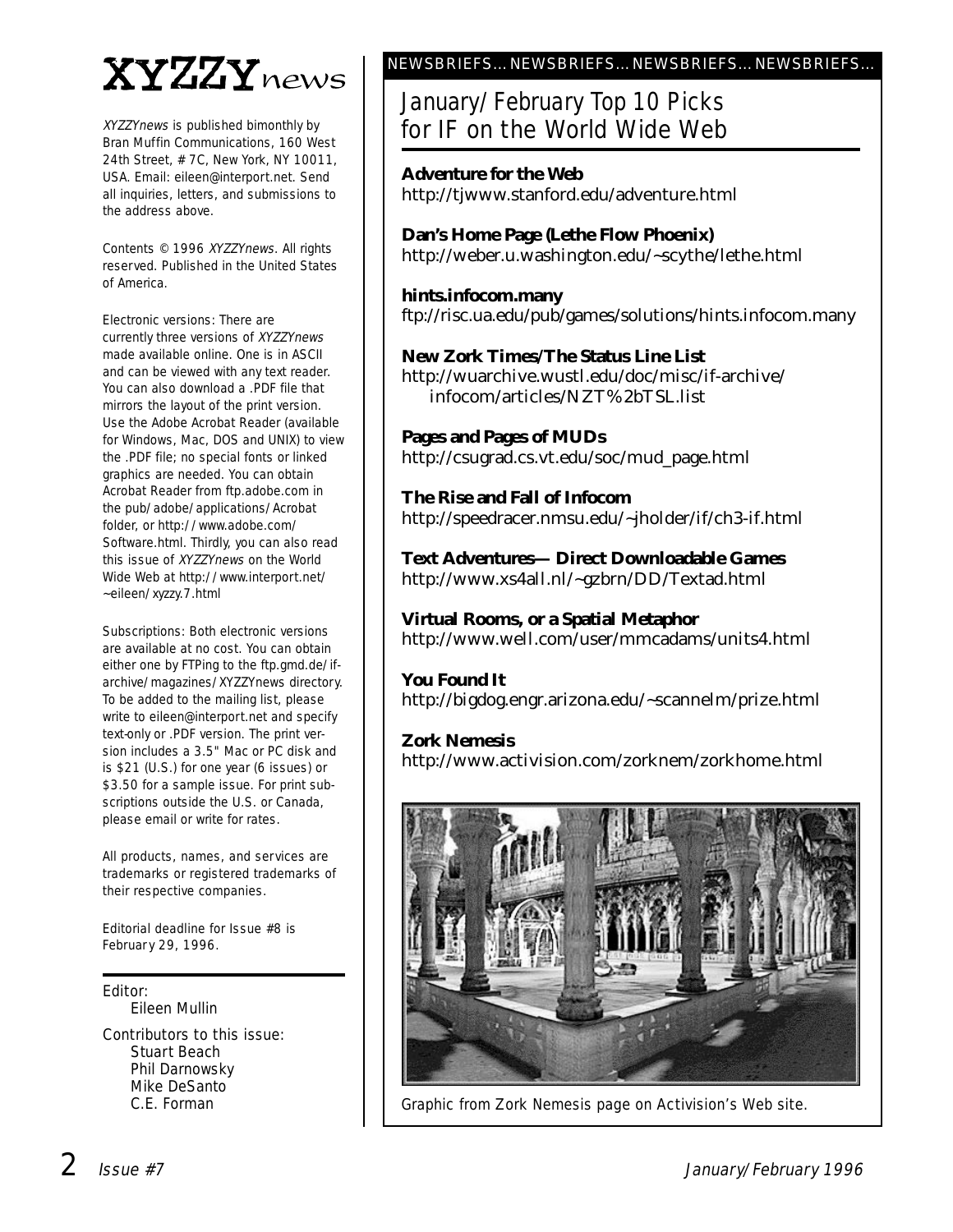Second Reader Survey Results In Issue #7, reader David Palmer posed a number of questions to follow up on our first reader survey. There were 28 responses to his questions from readers in seven countries (Australia, Denmark, Finland, Great Britain, Spain, Sweden, and USA). The leading responses are summarized below:

- What major are student readers of *XYZZYnews* pursuing? Almost half of the respondents said they were computer science majors. Other responses that came up more than once were math, physics, and archeology.
- Do *XYZZYnews* readers like reading in general, and what are the preferred genres and authors? Science fiction and fantasy were most frequently mentioned, as was fiction in general. The most frequently named favorite authors included Douglas Adams, Isaac Asimov, H.P. Lovecraft, and J.R.R. Tolkien.
- How many of the readers have written any IF? Five of the 28 said they have written an adventure, although all but one included selfdisparaging comments about the games' quality! :) Interestingly, 20 said they would like to write a game or are in the middle of writing one.
- Do the readers like other forms of puzzles? The respondents were somewhat split on this question: about half said yes, with some distinguishing between math/logic puzzles and word puzzles, and the other half mainly responded with no or

pleaded a lack of time to play such puzzles.

What number of IF games has the average reader finished? No consensus emerged here; responses ranged from none to "about 50-55 games."

#### To XYZZYnews:

Would you tell Doug Atkinson that I *loved* his "You Know You've Played Too Much Infocom When..." [Issue #7]

Reminds me of a running *MAD* magazine gag (only this time about something I love, IF, and frankly his were funnier than *MAD*'s usually are).

Haven't read all of the issue yet, but I laughed my head off at his list,especially #33, about the afterlife and restoring, restarting or quitting and that you keep everything you own in the living room, have sugar cubes you've named, touch every mirror and look in it being prepared to be insulted...well I could go on and on. But that was priceless, absolutely priceless as good as *or better* than stuff in the old Status Line. Better I think.

—Marnie A. Parker 103005.1513@compuserve.com

#### To XYZZYnews:

In reply to two inquiries (from Finland and Denmark) that arose because of my letter being published in *XYZZYnews,* I have dug out the old floppy disks and (with some kind help) managed to get 32 additional AGT games uploaded toftp.gmd.de/ifarchive. These include a number of contest "honorable mentions" from the second

through seventh contests, as well as several very old games written using GAGS or the very first release of AGT.

By my count, there are now more than 80 games written using GAGS and AGT posted in the interactive fiction archive, about a third posted with complete source code.

The files are currently in ftp.gmd.de/incoming/ifarchive but I have sent a message to blasius@gmd.de and I assume the files will shortly be transferred to the appropriate games and source directories.

—Mark J. Welch i855741@trivalley.com

#### Dear XYZZYnews,

Frankly , I'm a little annoyed at all the AGT bashing I see going around. Here in *XYZZYnews*, the review of TimeSquared cites that its being a good game is amazing in light of its being AGT. On Baf's Guide to the IF archive, he lists the reasons a game could be poor as (and I paraphrase) "Being poorly written, having a picky parser, or being written in AGT."

AGT has produced many excellent games, Klaustrophobia, The Multi-Dimensional Thief, and others I won't even list. People keep on commenting on its "guessthe verb" games. All the included verbs are the most common ones (open, close, look, inventory, score, n, s, e, w, up, down, enter, exit: what else does one need?) but if common synonyms don't work, it's because the *designer* didn't put them in. Without the designer's influence, even the much-praised Inform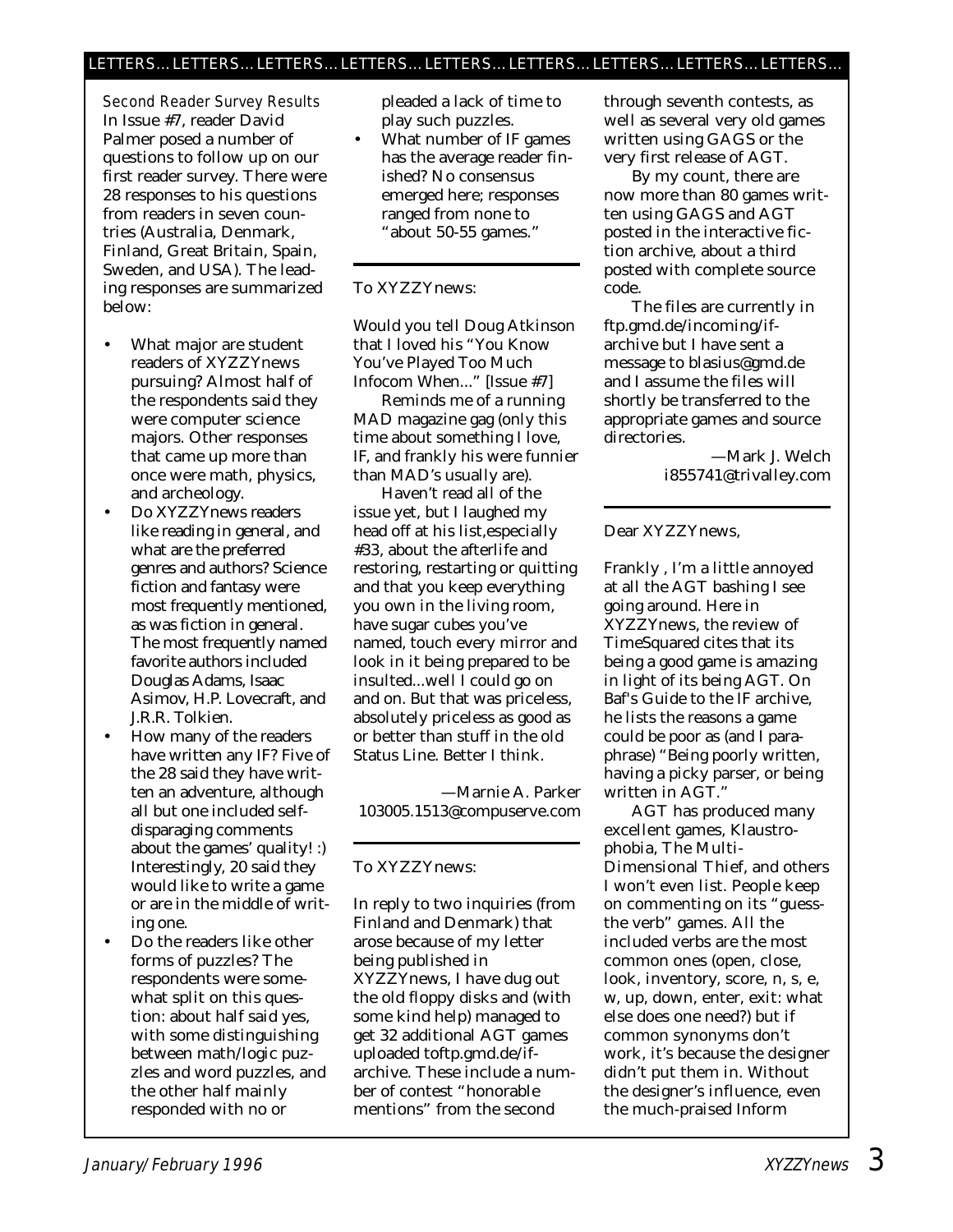wouldn't know that a CD, compact disc, disc, disk, and round flat plastic thing were all the same object!

Despite the fact that AGT is much less powerful than Inform, it has one major power over it: It's easy to use. I have a genius-level IQ, can write in BASIC, and a little Pascal, but I can't seem to do much with Inform. (I even tried typing in an example verbatim from the manual, and it didn't work!) John Menichelli's modification to the source code in the form of AGT v1.83 is as much like the infocom format as inform (well,almost), It has a built-in undo feature, twice-a-turn metacommand processing, and loads of other features that would take more programming in Inform than I care to contemplate.

Thanks for letting me whine...

—L. Ross "Write Me" Raszewski rraszews@skipjack.bluecrab.org

#### Hi, Eileen!

I'm yet another old-time adventurer who's recently discovered the underground IF world. Have you considered providing a checklist to help us newcomers write our opening paragraphs? Something like:

- 1. Just stumbled onto XYZZY Web page (Y/N)
- 2. Am old-time Infocom fan  $(Y/N)$
- 3. Have since rekindled old love thanks to blah blah blah (Y/N)
- 4. Am planning to try my hand at writing my own blah blah blah (Y/N)

This would probably save all of us a lot of time. <g>

Thanks for doing such a great job with this magazine!

—Kory Heath 103111.3267@compuserve.com

#### Infocom Bugs List Update

Here's some more info on Zork II bug #7. On the Apple II interpreter which came with Release 7, you get it. It also occurs with ZORK III, Release 15.

The second release of Zork I neatly avoids it by having "IT" refer to the mailbox initially.

Here's how the bug looks in Zork 2, Release 7 (UG3AU5), on the Apple II

> **>LOOK AT IT I SEE NOTHING SPECIAL ABOUT THE BUT ZU.**

Technical stuff: The bug is actually in the story files—the code attempts to get a property from object 0, which doesn't exist. This is undefined behavior.

> —Matthew Russotto russotto@pond.com

#### To XYZZYnews:

How embarrassing ... I tried to send this to Graeme Cree and cc it to eileen@interport.net, and managed to misspell the word "net" :-)

Here, as I promised, are some bug reports for Infocom's "Journey," release 26/890316:

While looking for the white stone (after having found the dwarf-, nymph- and elf stones), I sent Hurth down a hole, where he found a key and a skull. Although Esher was at the top of the pit, the description when asking him to examine the key still starts with "Esher took the key and looked it over." This seems even more strange if you consider that the pit was too deep for the rope to reach all the way down.

Earlier in this search, Bergon is wounded. It is possible to heal him, but out of curiosity, I wanted to see what would happen if I left him to die. On getting out of the caves, the party is trapped by some half-sentinent trees. Although Bergon was no longer in the party, he remarked darkly that he had seen those trees before (when looking for westflake root, or whatever it was that could cure the bite of Nightfang).

To get to the Misty Isle, you have to use the 'wind' spell. If you haven't figured out the direction, the game will prompt you for if you really want to chance it. If you do, the party will perish. If you don't, you still use up one unit of air essence, even though the text says Praxix puts the essence back into his pouch.

On using the 'wind' spell to successfully get to the Misty Isle, Praxix is struck unconscious. Even though he is out cold, he still remarks that the spell used up the last of the air essence.

Dropping the rope while Praxix is unconscious still earns a reprimand from him.

That's all I can think of at the moment, but I only replayed parts of it. One of these days, I'll have to go back and play through the whole thing. If nothing else, Praxix's encounter with the talking tree would make it well worth it. :-)

> —Torbjorn Andersson d91tan@minsk.docs.uu.se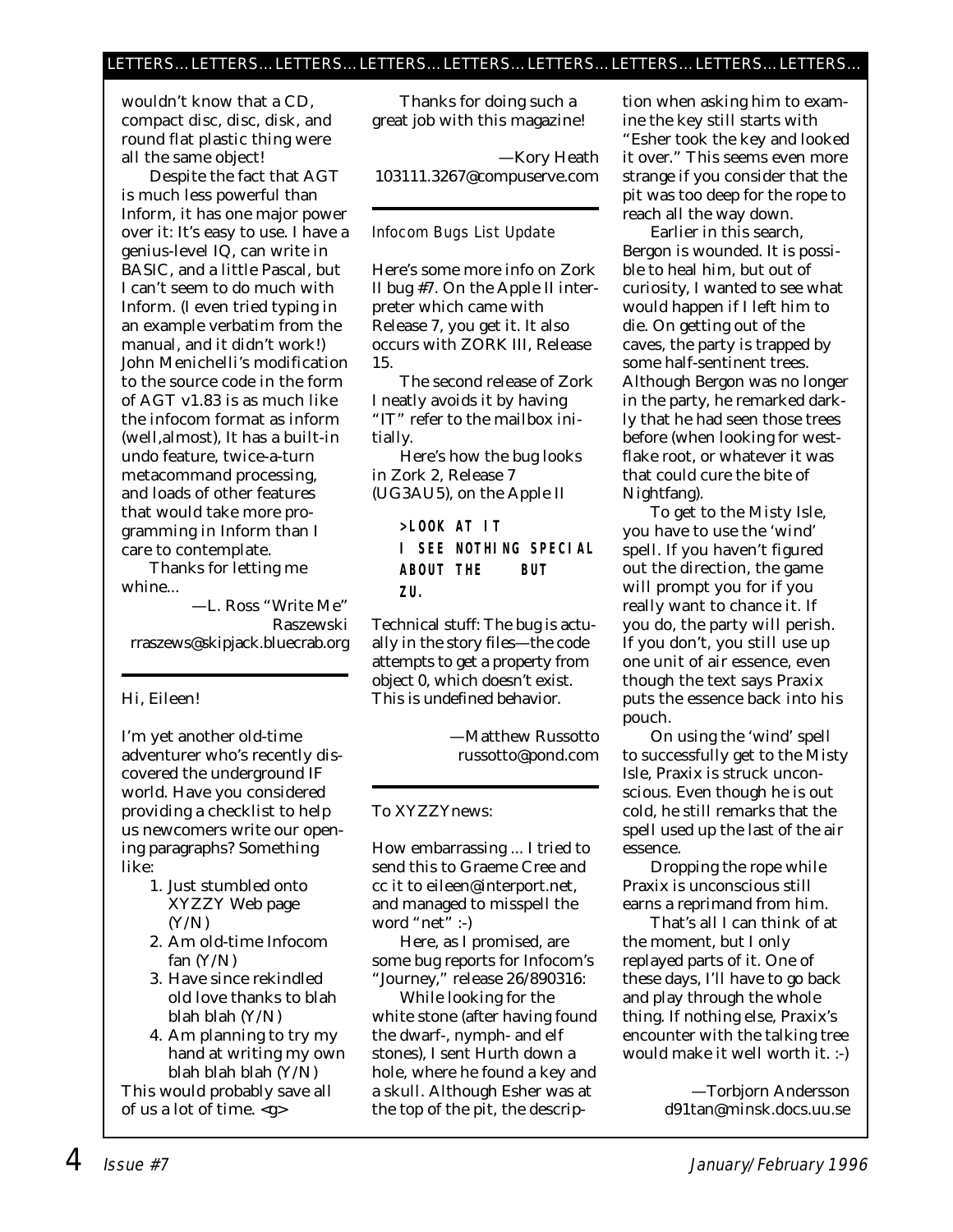# The Hardest Part is Making It Look Easy, or, Five Simple Steps to Coding a Stetson

by Phil Darnowsky (pdarnows@rwd.goucher.edu)

his vacation, I decided to amuse myself (and, hopefully, others) by writing my<br>own text adventure. The hardest part, I found, wasn't thinking up a plot line, c<br>writing puzzles. The hardest part was making my objects, the p own text adventure. The hardest part, I found, wasn't thinking up a plot line, or writing puzzles. The hardest part was making my objects, the player, and the game world interact in a natural-seeming manner—in other words, making it look easy.

As it turned out, one of the most difficult objects to implement (as of this stage of coding, anyway) was a simple gray hat. Simple? Sure. Read on and see just how simple a hat can be to implement...

- 1. I get an idea for a puzzle: The player needs to cross a certain obstacle with their hands free, and yet transport a pack of cigarettes across it. The solution that occurs to me? Allow the player to put the cigarettes in their hat! Humming contentedly, I begin coding.
- 2. I give the hat the "container" attribute (Note: I program in Inform, but I'm sure TADS programmers have had similar experiences). I re-compile and check my inventory. Unfortunately, I had forgotten that the hat had sub-objects (a hat-band, specifically), and now that the hat was a container, the hat-band was described as being in the hat, rather than part of it. No sweat: this is why I keep the Inform Designers' Manual handy. After flipping through it for a minute, I find the property *add\_to\_scope,* which allows me (among a host of other uses) to define sub-objects of a container, without actually putting the things in the container. I fix that, and re-compile.
- 3. Upon testing it yet again, I realize my new dilemma. Due to the way that Inform treats containers and scope rules, my choices are two: either have the contents of the hat visible to the player all the time, or only when the hat is "open." Since neither an invisible hat nor an "openable" one appeal to me, I come up with a clever little routine that "opens" the hat whenever it is removed, and "closes" it (and thus hides any objects inside) whenever it is put on. Re-compile and smoke break.
- 4. That now works, but ever the perfectionist, I decide that when the hat is "open" (i.e. unworn) EXAMINING the hat should provide a list of whatever is inside it. That's easy enough to implement, but I realize, upon re-compiling yet again, that the description of the hat describes the hat as "empty" when there is nothing in it which is right in itself, but gives the puzzle away. Another quick consultation of the Designers' Manual provides me with the answer, and I type the command to compile with a deep sense of pessimism.
- 5. One which is well-founded: although the description of the hat doesn't give away the fact that things can be put inside it, I realize that *anything* can be put in this hat, including such unwieldy things as a mandolin case. A quick slash-and-burn through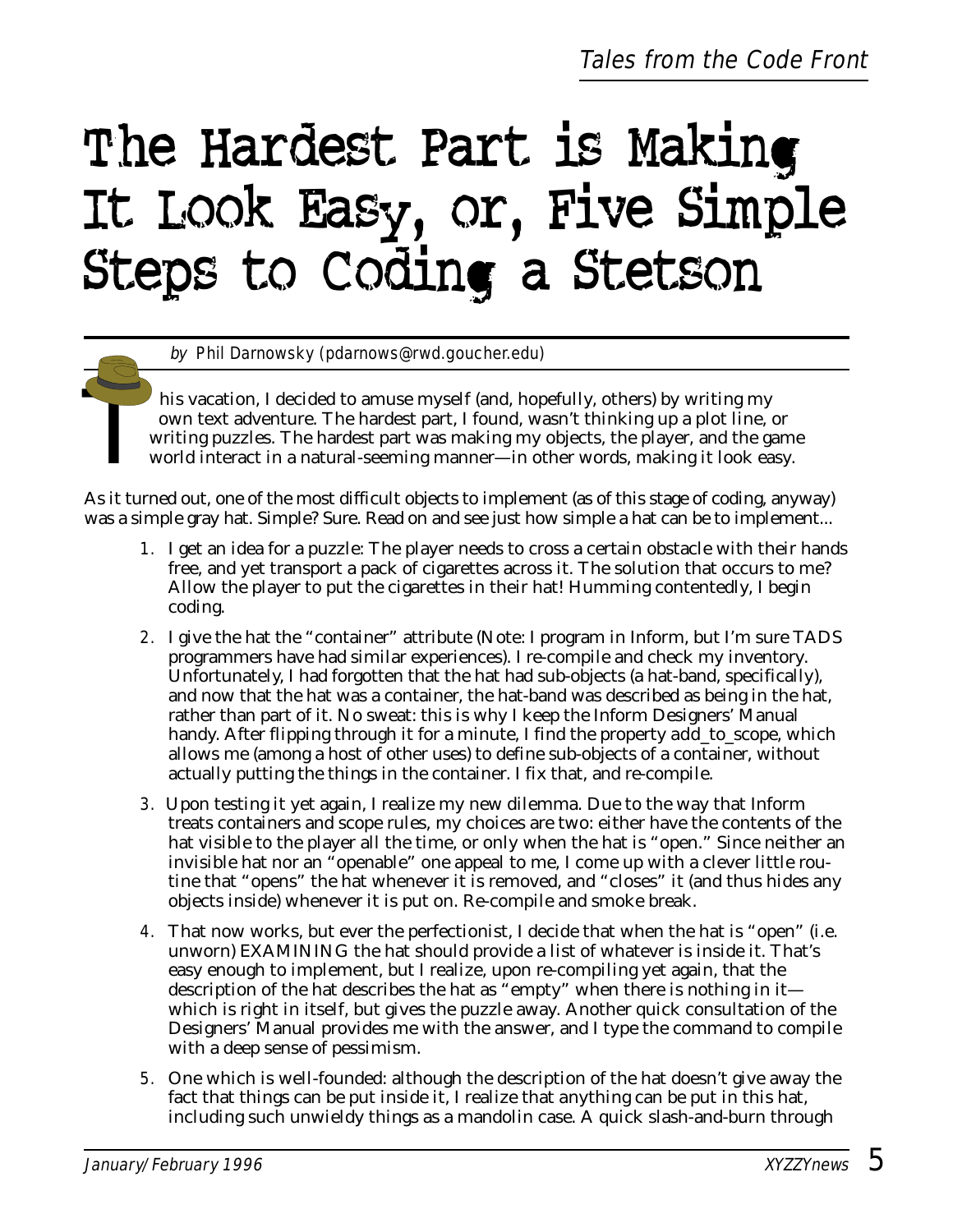the code later, having marked as "small" everything small enough to fit in the hat, and a re-compile, the hat finally works, more or less.

This whole process took me more than an hour, from conception of the puzzle to the final testing. What do I get for my hour of work? A hat that interacts properly with its environment.

Some people would feel that spending that long on such a seemingly unimportant object is foolish. They are overlooking the importance of suspension of disbelief, the magic ingredient that makes fiction work. Suspension of disbelief is a funny thing: people will believe in dragons, fairies, and the honesty of the government, but give them a hat that they can look through while it's on their head and you've lost them. Making it look easy may be the hardest trick, but it's also the most important.  $\bullet$ 

*[Author's Note: After writing this, I discovered one or two more small bugs in the code for the hat, which I squelched rapidly. If you like, think of this as "*Seven *Easy Steps to Coding a Stetson."]*

```
Source code example: Defining the Stetson
This is all of the code associated with the Stetson that gave me merry hell, with the
backslashes omitted for clarity.—P.D.
  Attribute small; ! Will fit in the hat
  Object arthur "Arthur, King of the Hats"
    with name "arthur" "king" "hat" "stetson" "fedora" "gray" "heirloom"
              "classic",
         description [; print "This gray Stetson fedora is a classic, first 
                              worn by your grandfather. It's an old family
                              heirloom, and you're proud to have it.";
                        if (feather in hatband) print " There's a pigeon
                              feather jauntily stuck in the hatband.";
                        if ((children(self) ~= 0) && self has open)
                          <<Search self>>;
                        " ";
                     ],
        before [; Receive: if (noun == feather) <<Insert feather hatband>>;
                           if (self hasnt open)
                              "You'd have to take the hat off first.";
                            if (noun hasnt small)
                              "That won't fit in your hat.";
                   Wear: give self ~open;
                   Disrobe: give self open;
                ],
        invent [; if (inventory_stage == 2)
                    i \hat{f} (self hasnt open |\hat{f}| children(self) == 0) rtrue;
                   rfalse;
                ],
         add_to_scope hatband,
         capacity 3
 has clothing worn proper container ~openable;
Note that this chunk of code is still not bug-free. Back to the text editor…
```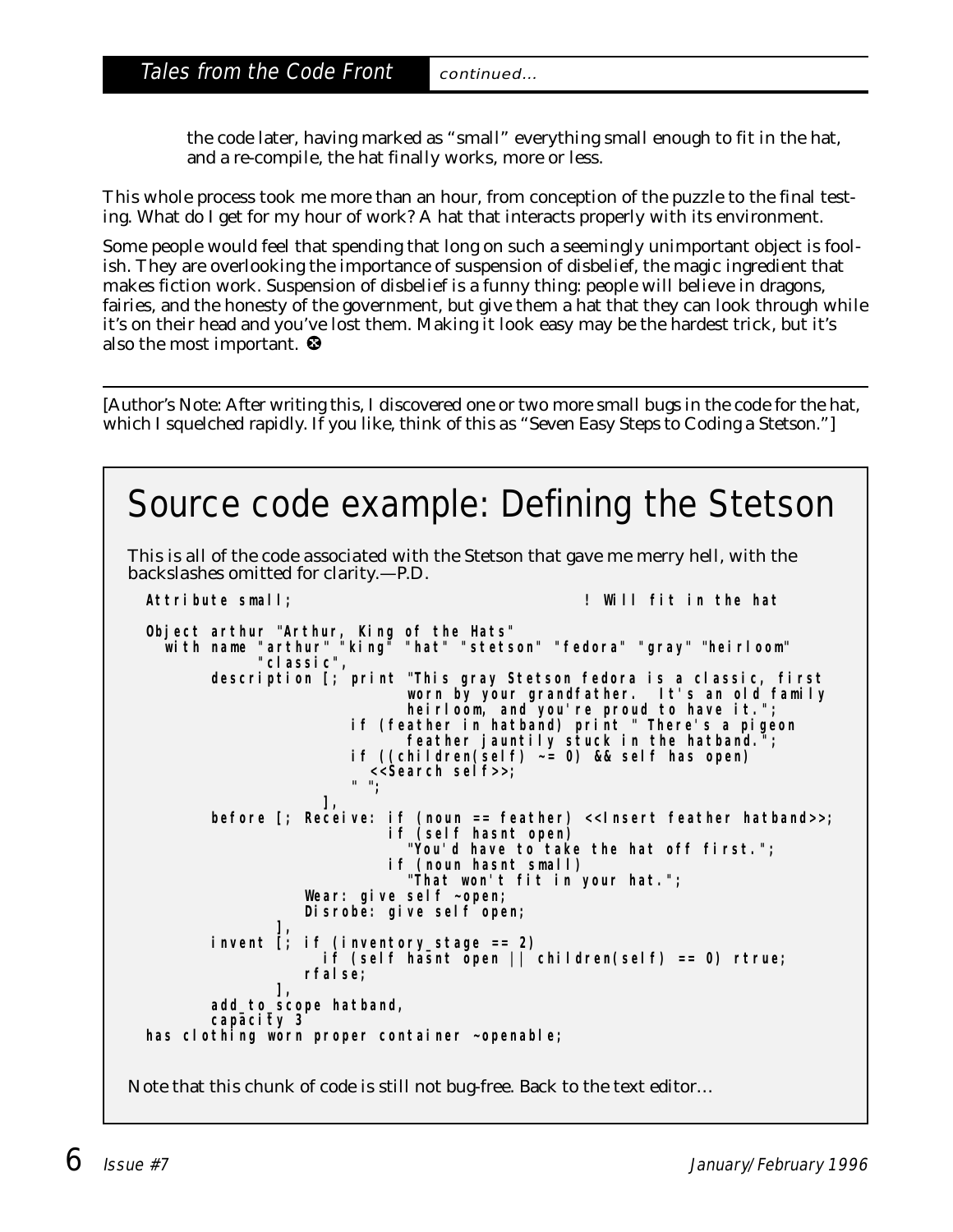# IF in 1995 *The Year in Review*

by C.E. Forman

*Thanks to everyone on rec.\*.int-fiction who mailed contributions and suggestions!— C.E.F.*

# January

"Waystation" by Stephen Granade, becomes the first major IF release of 1995.

# February

"John's Fire Witch" earns rave reviews on rec.games.int-fiction, demonstrating the strong points of a short work of IF (an interesting precursor to the competition).

# April

David Baggett unveils the latest Unnkulian Unventure from Adventions, titled "The Legend Lives!"

After bemoaning a shortage of practical Inform code examples, designers on rec.arts.int-fiction begin discussing the possibility of an Inform programming competition, with the intent of increasing the amount of Inform public-domain code. Not wanting to be left out, TADS users raise a plea to create their own entries. At this point, little is agreed upon, and whether the contest will actually be held remains uncertain.

# **May**

Rules for the competition are debated, but remain vague. Authors are eager to begin their entries but frustrated by the lack of consensus.

### June

Activision re-releases the classic Infocom adventures, organized into five separate packages by genre and sold for around \$20 each.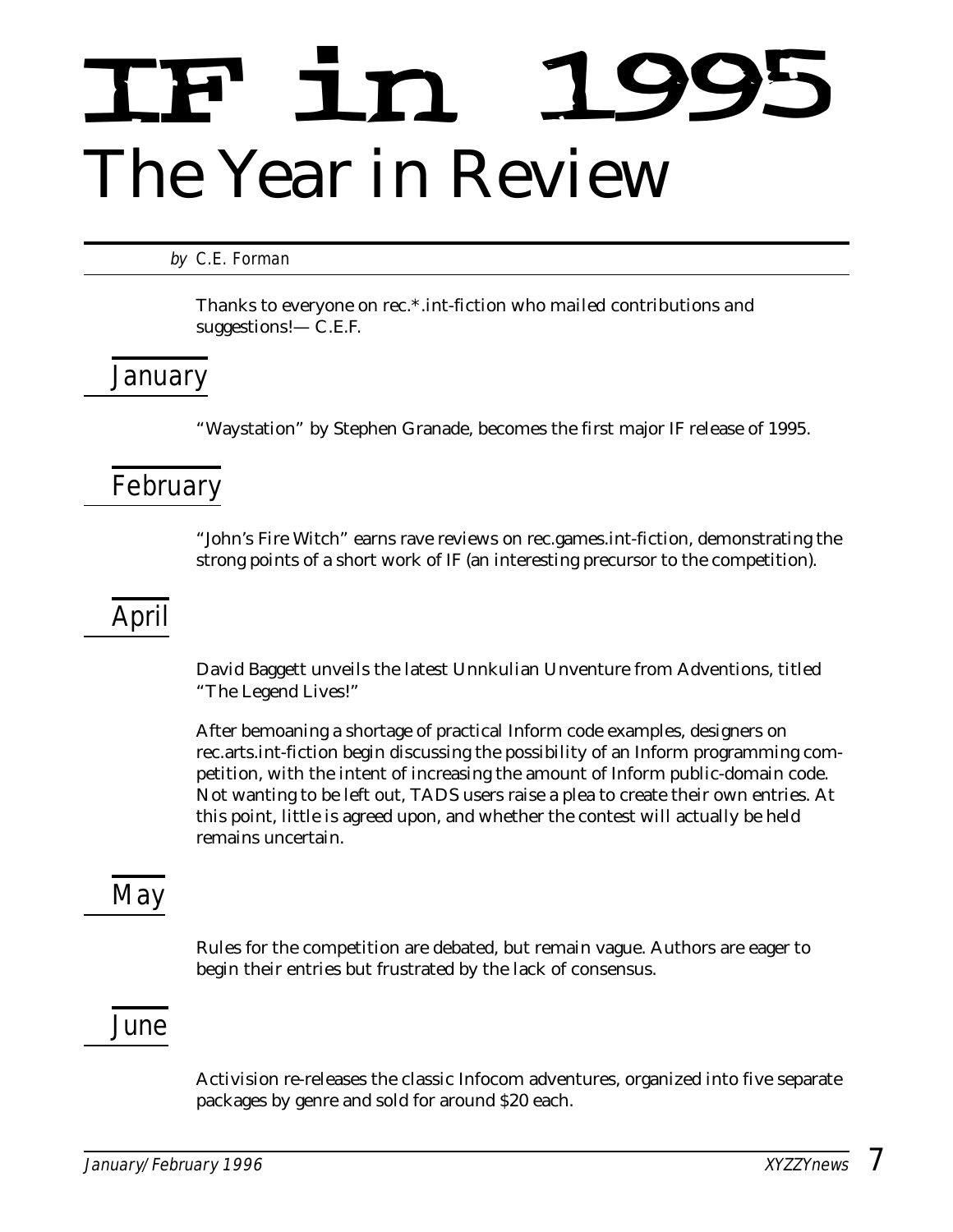Version 1.0 of the Hugo adventure game compiler is released. Updated versions 1.1, 1.2, and 2.0 are released in the months that follow.

The latest version of the Inform compiler (5.5) appears on the archive. Inform 5.5 is a refinement of version 5.4, with few major enhancements. (Graham Nelson happily reports that the Inform language is now quite stable.)

# July

Gerry Kevin Wilson takes on administration of the IF competition, solidifying procedures for entries. The deadline is set for the end of August, and prizes begin to be donated.

# August

Brendon Wyber's interactive horror game "Theatre" reaches the archive, becoming the first of several 1995 Inform releases.

"Christminster," by Gareth Rees, is released.

IF players worldwide celebrate the 10th anniversary of Brian Moriarty's "Trinity," coinciding with the 50th anniversary of the dropping of the atomic bomb on Nagasaki.

The IF competition reaches its deadline, having amassed a total of twelve entries.

# September

Julian Arnold takes on the task of revising and maintaining the rec.arts.int-fiction FAQ.

Votes for the first annual IF competition are counted, and the winners are announced. First-place prizes go to Andrew Plotkin ("A Change in the Weather") for the Inform category, and Magnus Olsson ("Uncle Zebulon's Will") for the TADS category.

After two years of work, Graham Nelson's "Jigsaw" is finally released. In the weeks to follow, players discuss the implications of a non-gender-specific main NPC as a romantic interest in "Jigsaw."

# **October**

David Baggett releases the TADS source code for "The Legend Lives!" to the IF archive.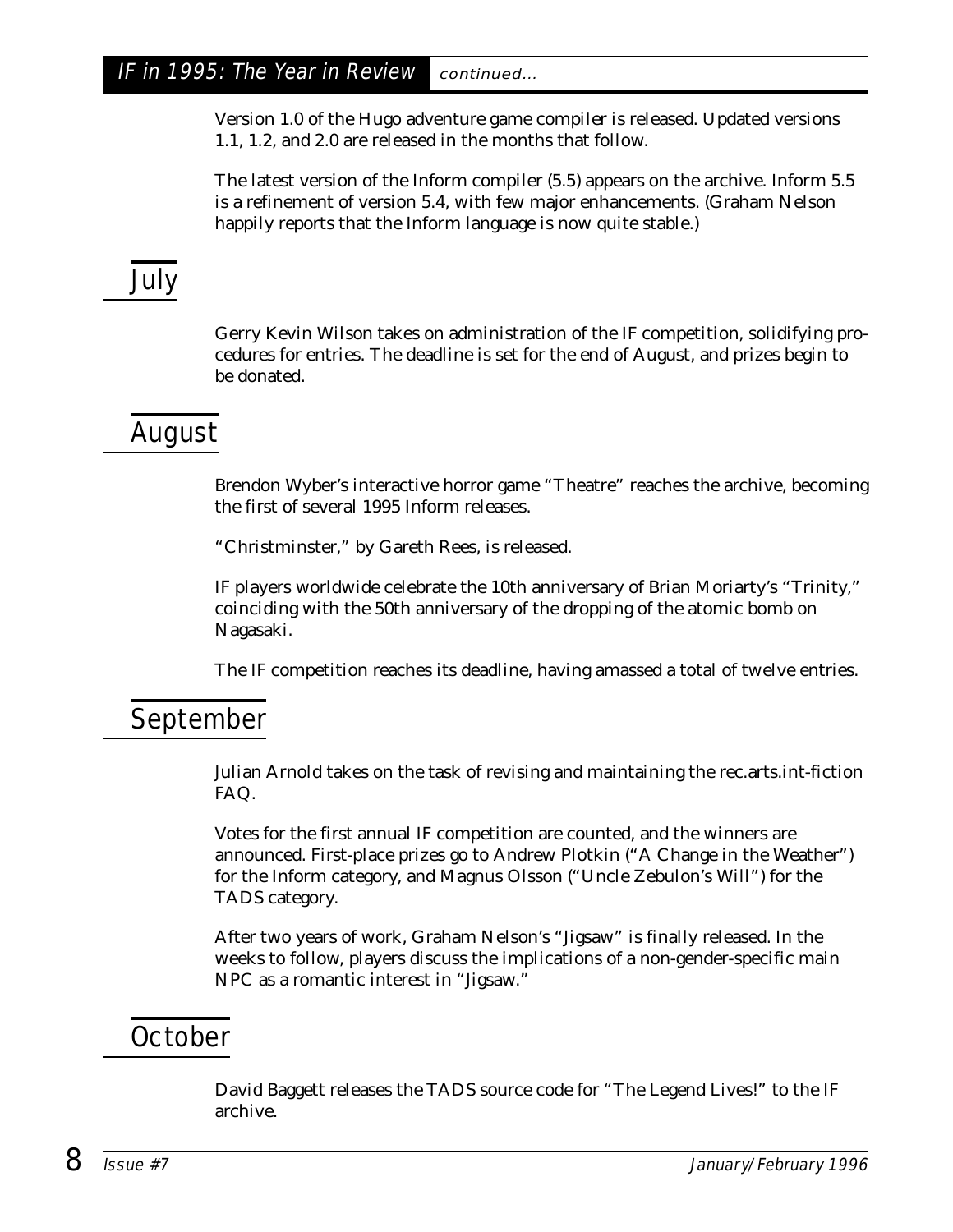A new edition of the Inform Designer's Manual is completed and uploaded to GMD. The latest version is nearly twice the size of the last document, with many clarifications, updates, and a larger number of examples.

#### November

"The Path to Fortune," volume 1 of the fantasy series "The Windhall Chronicles," is released.

A draft of a document describing standards for Z-machine interpreters (the format used in all Inform and Infocom games) is released, with a final version expected shortly after the beginning of the new year. Standardization of the Z-machine has made further progress in 1995 than any previous year.

#### **December**

Carl Muckenhoupt's "Baf's Guide to the IF Archive" is substantially revised and now totals 100 entries. The hundredth game reviewed is, appropriately enough, "Jigsaw."

"The Light: Shelby's Addendum" is released to GMD and Compuserve.

# General Trends

Judging from Usenet discussions, the first annual IF competition coupled with the release of a large number of newly released titles marked 1995 as a banner year for the entire IF community. In addition to the short works produced through the competition, close to a dozen major works were released over the course of the year, many in the last six months alone.

The main event in '95 was, obviously, the first Internet IF competition. I haven't looked in the CompuServe GAMERS forum for quite some time, but my personal impression is that the volume of newly written IF has shifted from AGT and CIS/GAMERS to the Internet and rec.\*.int-fiction. (The annual competitions on CIS were dropped with the support of AGT, and a new series of competitions—I hope!—was started here.)

Increased availability of quality IF has led to a substantial growth of the GMD archive (with a decrease in the CompuServe GAMERS forum, corresponding with the ending of maintenance and support for AGT), and increased traffic on the rec.\*.int-fiction newsgroups. My own rough estimate is that the number of daily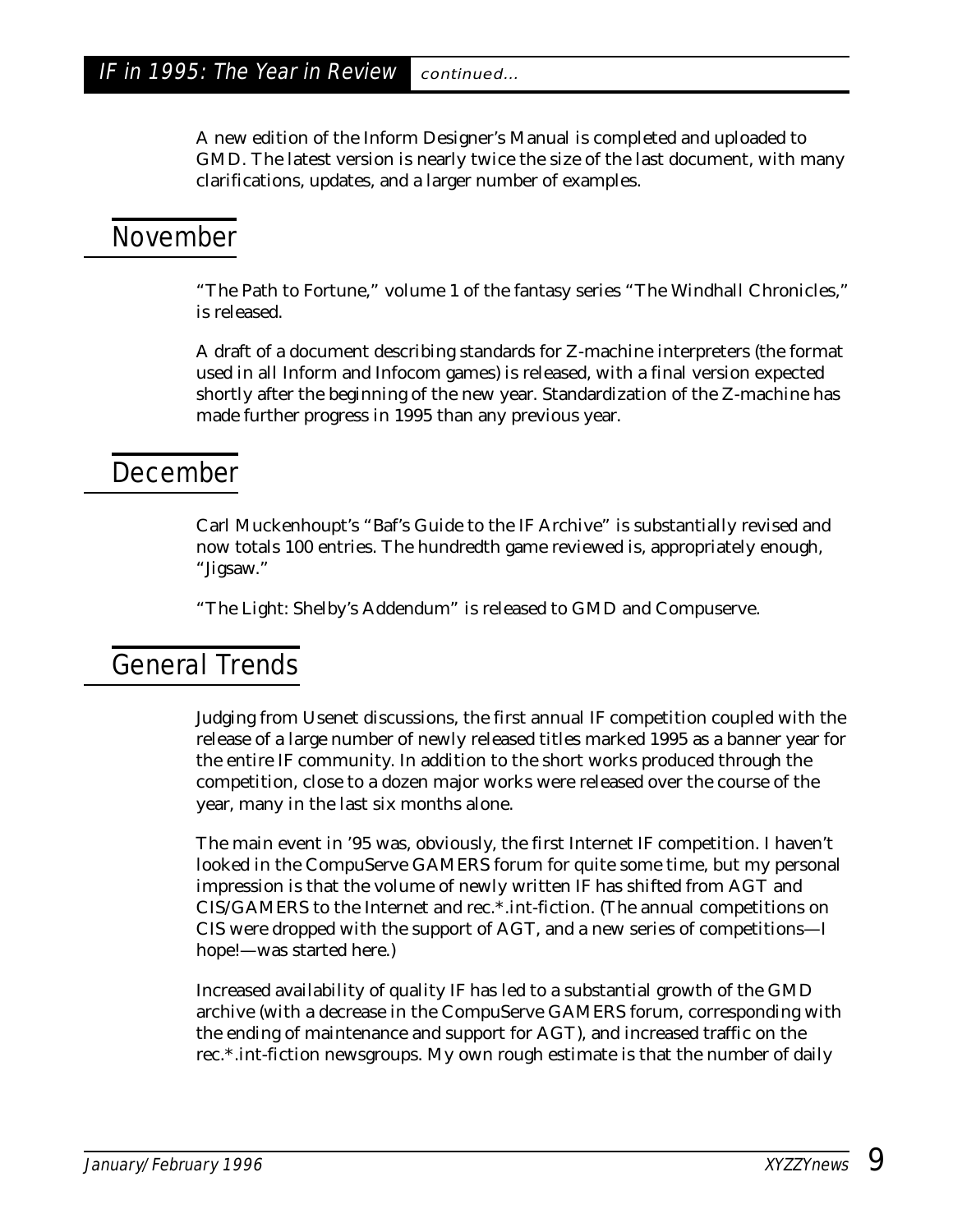posts has almost tripled from the end of 1994. Discussions themselves have begun to venture specifically into the areas of evaluating and critiquing the latest works.

Graham Nelson put it best in an e-mail conversation: "We are slowly moving towards intelligent criticism (rather than, as used to be the case, discussion consisting only of praising old Infocom games to the skies, as though they were all equally good)…At this moment, for instance, people are debating 'isn't Jigsaw a rather patchy game?' and I'm pleased to see this: people are singling out what they like and dislike, in a way which didn't happen a few years ago with Curses, for example." The beginning of the end of the IF shortage is perhaps largely responsible for this turn in players' behavior, as gamers are no longer afraid of "scaring off" any and all potential authors through such scrutinization.

A shift in the TADS-to-Inform ratio marks another interesting aspect of this year. Inform saw its first surplus with five new titles, all within the last six months, while new TADS games were in short supply compared to previous years, with only three or four major releases (although there's no denying the fact that one of these, David Baggett's "The Legend Lives!", drew anticipation unheard of since the days of Infocom). At the time of this writing, I've heard of an almost equal number of upcoming Inform and TADS games, so a major change in the language of preference is not immediately apparent . The two still seem to be quite equally balanced, and there were equal numbers of entries for each (six apiece) in the competition. Now that more public-domain Inform source code is readily available (again, largely through the competition), we may see an increase in fledgling Inform programmers.

Aiding public interest in Inform were large strides toward sound, in interpreters like ZIP2000, and graphics (version 6 of the Z-Machine), which in turn were brought about primarily through the release of the more clearly written and standardized version 0.2 of the "Specification of the Z-Machine." The Inform language has also seen growth, with Inform 6.0 visible on the horizon and a fully-working Inform linker to be released soon. A Spanish-language translation of the Inform system is also essentially finished and awaiting release.

Mainstream interest in text adventures may also be picking up again. This year we've seen a substantial increase in the number of both IF-related Web sites and online hyperfiction (multiple-path stories in which readers follow different links to influence the plot). Numerous Infocom-related home pages and guides have made it easier for users to locate and use the GMD archive. The summer rerelease of the classic Infocom adventures through Activision may rekindle players' memories of text adventures, and a number of computer books and magazines have had disks or CDs containing text adventures packaged along with them. The possibility of packaging the entire GMD archive on CD-ROM, and the upcoming InfoMac CD, have also generated discussion on Usenet.

All in all, 1995 was a tremendous year for IF, but (as FrobozzCo International President John D. Flathead would say), 1996 should be even tremendouser!  $\bullet$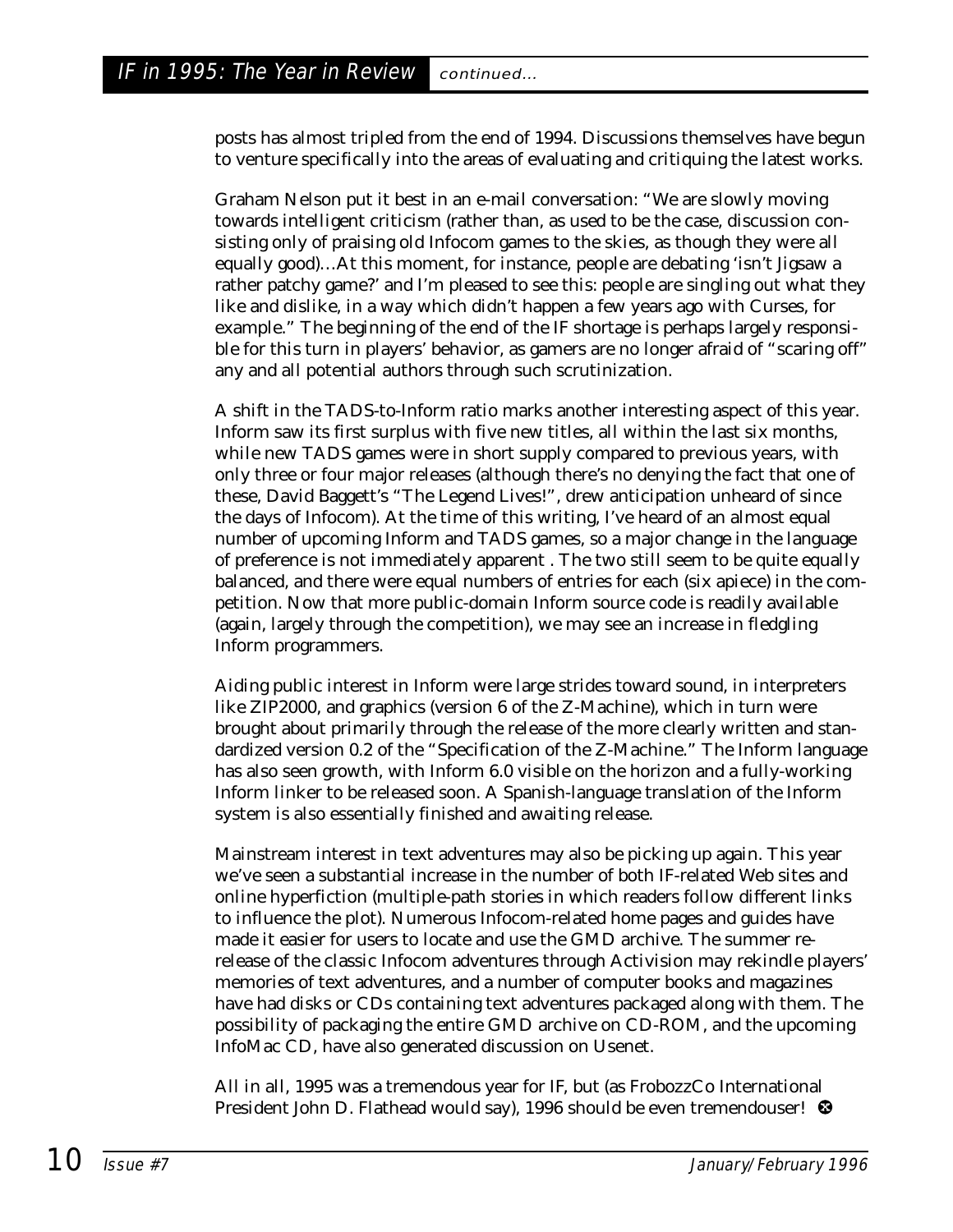# Interface Changes: A Brief Look at the Evolution of the Adventure Game Engine

by C.E. Forman

dventure games have gone through many changes since 1977, but is this progress enough to enable all games to be enjoyed by people with vastly different tastes?

Judging from recent discussions on comp.sys.\*.games.adventure and rec.\*.int-fiction, the answer is still "not yet." Many players think fondly of the flexibility of text games and see anything GUI-oriented as a step backward in interface design. Others detest typing, stress quickness of play control, and insist that graphics are the only way to go. Gamers everywhere agree that user-friendliness is the key to a satisfying computer adventure, but not all players are in agreement on how the term is defined.

Let's take a look at some of the more common (and a few of the outstanding yet very obscure) software packages, and investigate some of the advantages and disadvantages inherent in their play systems.

# In the Beginning...

The all-text interface was the earliest play system, and, amazingly enough, is still in wide circulation, due largely to the Infocom format and popular imitations such as the AGT and TADS run-time programs. Screen layouts and presentations vary greatly. A quick browse through the IF archive will reveal:

- The Infocom-esque "prompt-and-status-line" display. The general consensus is that this format is the most enjoyable text interface due to readability, spontaneity, and the ability to see the author's personal tastes reflected in the layout. A quality parser is necessary to maintain player satisfaction with this type of game.
- Split-screens, with one half devoted to room descriptions and the other to player's commands and game responses. Frequently objects and exits are listed following brief room text. This format includes the Scott Adams classics as well as many adventures that make use of the simple game engine. Two-word, noun-and-verb parsers, are commonly associated with this type of interface, and the somewhat mechanical listing of rooms, objects, and exits may turn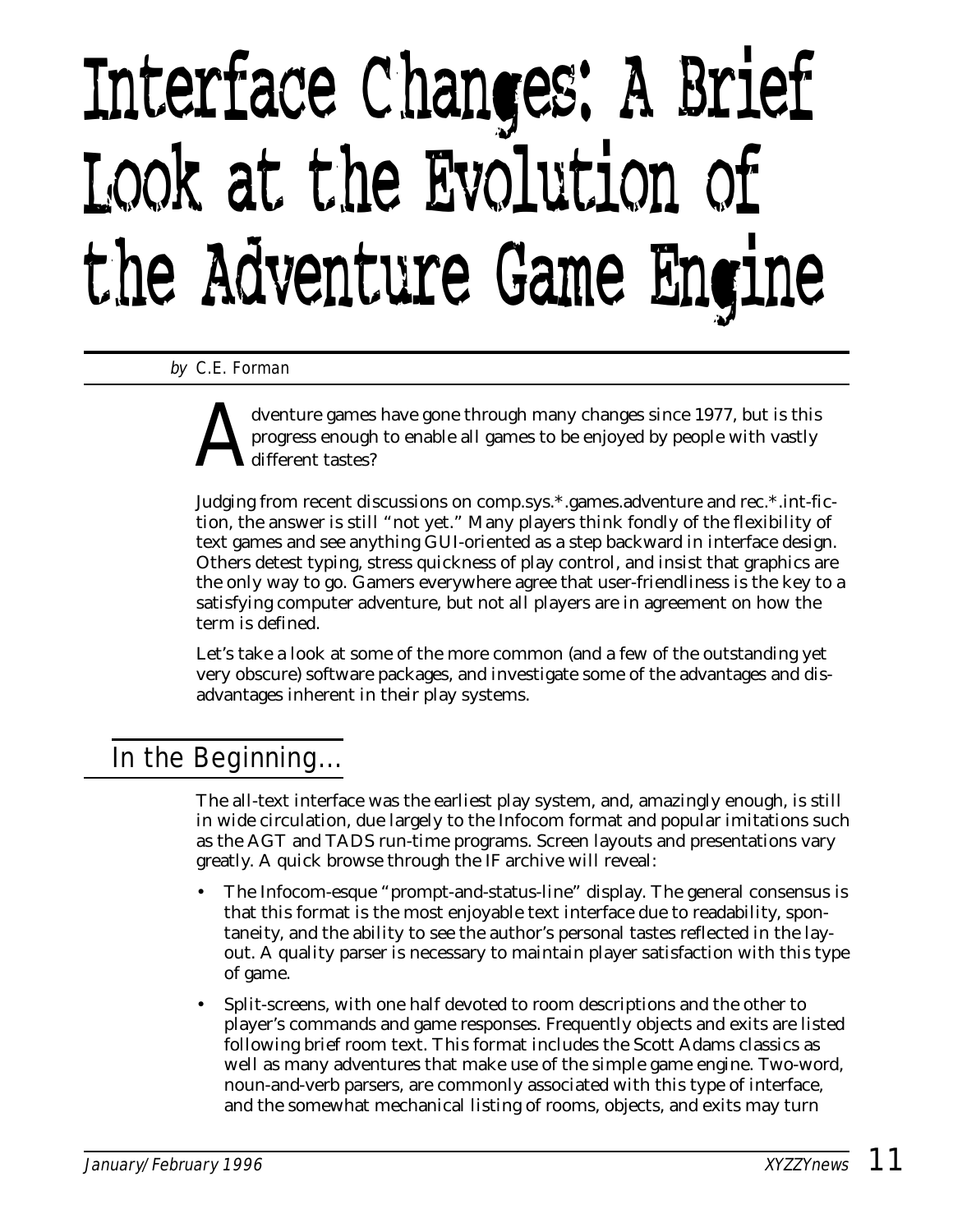some players off. Although the Scott Adams games are still played and enjoyed, very few new titles use this particular format.

• Windowed text environments, often combining elements of the split- screen and prompt/status-line layout. Often one window supplies valid directions, a second for the command prompt and resulting text, a third for the player's inventory, etc. Three particular commercial titles in this format merit discussion here.

Mastertronic's "Demon's Tomb," a lesser-known commercial PC text game (reviewed in *XYZZYnews* #2) combined optional windows with a prompt interface, essentially a simplified clone of Infocom's. Separate windows could be invoked for screen configuration and word selection. This allowed players to use the cursor and alphabet keys to select verbs, nouns, and prepositions to form a sentence, eliminating a large portion of typing. It's still something of a surprise to me that this interface didn't catch on, particularly with players who enjoyed text adventures but disliked typing. Perhaps, had it come into play during Infocom's height rather than in 1989, it may very well have.

One of the most unique and imaginative uses of the windowed play system was Paragon Software's "Guardians of Infinity," released in 1988, around the time Infocom was putting out their first graphic IF. The player in "Guardians" spent the game in front of a textual control panel, issuing commands to a set of timetravelling agents in an attempt to save President Kennedy. A single reply window displayed different colored text as each agent responded to the player's instructions, and control could be switched between each agent's window at any time. The interface was driven in real- time, similar to Infocom's "Border Zone," although the multiple character aspect was strongly reminiscent of "Suspended." Although I've never actually completed it, the game is definitely worth checking out for the sheer novelty of implementation.

The most common mass-market game of this type was Infocom's "Beyond Zork," which used windows for a map and prompt, as well as a customizable window for room descriptions, the player's inventory, or character statistics. The windowing aspect was optional, giving players the ability to switch it off and use the fullscreen prompt instead. Interestingly, this had the side effect of causing the game to mechanically list all the exits from a particular location, since disabling the windows required disabling the map as well. In this respect, "Beyond Zork" is perhaps the only all-text game that makes extensive use of aspects of all three textual interfaces. (Then again, most versions of BZ did incorporate some simple graphics into the window and map, but BZ remains at heart a text game.

# "Text Adventures With Graphics"

Graphic IF (or my preferred term, "text adventures with graphics"), have been around almost as long as text quests themselves. Inspired by the original Crowther and Woods "Colossal Cave," Ken and Roberta Williams founded Sierra Online and, in 1979, released "Mystery House," the first commercial text-andgraphic adventure.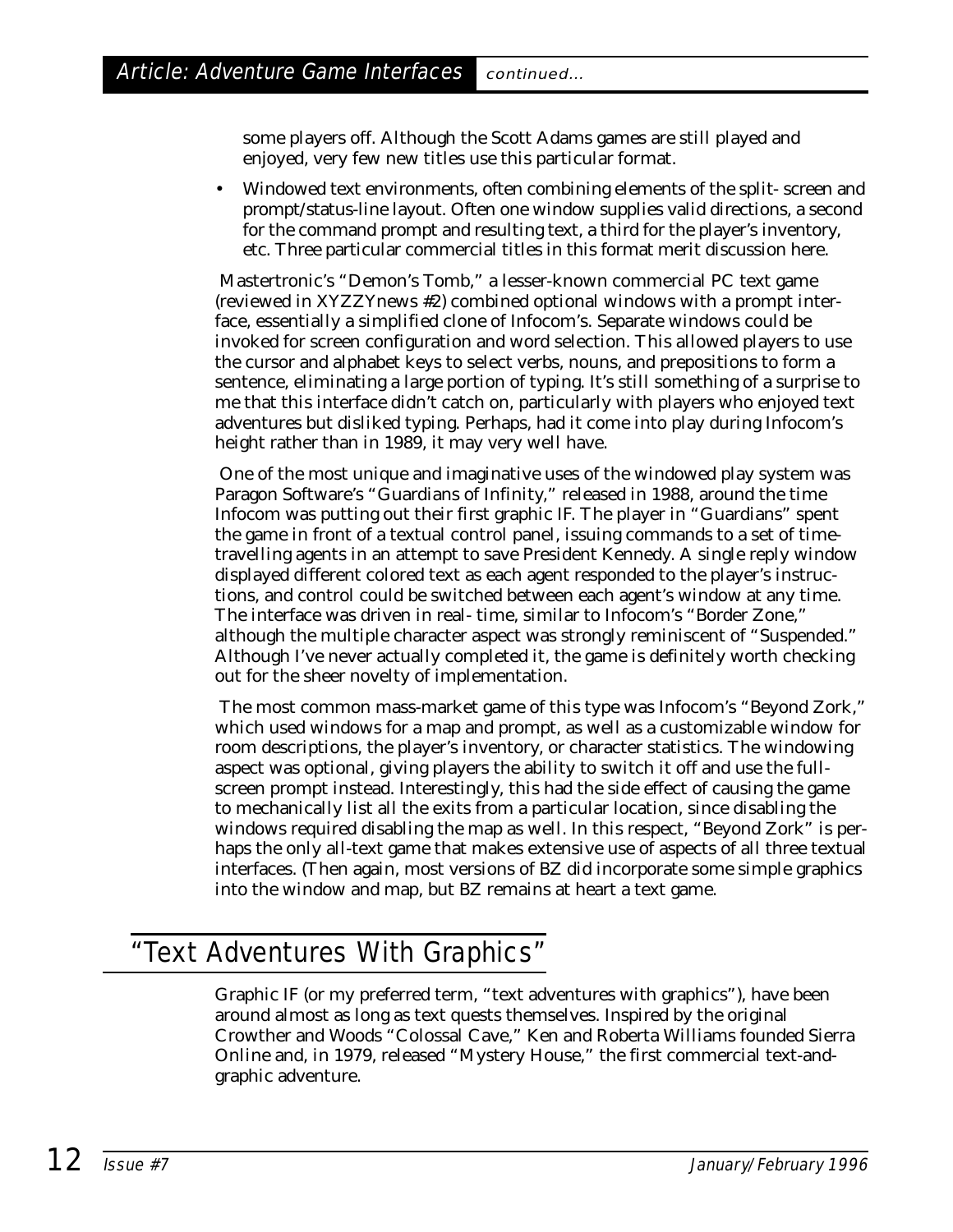Although primitive—it used a two-word parser, had several puzzles considered generic by today's standards, and the graphics were all black-and-white—it's quite able to hold its own with the Scott Adams quests today (I'd recommend that IF history buffs pick up a copy if you can locate one).

The layout consisted of a picture of the player's location, occupying the entire screen with the exception of about four lines across the bottom, where the prompt was located. Pressing <ENTER> without typing anything temporarily cleared away the picture, allowing the player to refer back to previous text which scrolled up "behind" the graphic. Thus players could alternate between textual and graphic screens at their leisure, and even had the option of playing the game as a pure text adventure (by not tapping <ENTER> a second time to turn the graphics back on).

Sierra continued this format into the early 1980s with titles such as "Ulysses and the Golden Fleece" and "Wizard and the Princess." During this time, substantial improvements were made to the graphics, although the interface itself was somewhat lacking. The command prompt extended almost halfway across the screen, severely limiting the player's typing space. Limitations in text display were also apparent—if the game attempted to display more than three lines of text at one time, part of it would inevitably scroll up behind the picture before the player had had a chance to read it, forcing him/her to tap <ENTER> constantly.

In 1984, Adventure International used a similar engine to re-release several of the Scott Adams quests, with graphic enhancements, calling the games S.A.G.A.S. (Scott Adams' Graphic Adventure Series). (I've played "Adventureland" and "Pirate Adventure" in this format, but am uncertain how many of the other titles were released.)

Where Sierra really struck gold, however, was with Roberta Williams' "King's Quest" series, which took the split-screen "picture and prompt" format to new heights, adding animation and pseudo-3D locations, and an on-screen alter-ego to represent the player.

The series was enhanced by a parser that, although nowhere near the power of Infocom's, permitted direct and indirect objects, articles, and reasonable synonyms. Games of this sort fell short of being pure adventure, however, as the need to move the character about the screen using the cursor keys provided ample opportunity for unfair arcade-style puzzles. Among the more irritating were the need to be immediately beside an object to interact with it, avoiding dangerous characters, and, most infuriating, maneuvering the character across tiny, winding paths where one slip meant instant death.

"King's Quest 4," the last of this particular class of Sierra games, was released in 1988, at about the time Infocom, through Mediagenic, first went graphical. During the next two years, Infocom surpassed its typical number of releases, issuing a steady stream of RPGs ("BattleTech," "QuarterStaff," "Journey") and graphical IF ("Arthur," "Shogun," "Zork Zero"). For the most part, the new IF format kept the classic Infocom features, while adding graphical puzzles, maps, screen borders, a compass rose, and pictures to complement the textual imagery.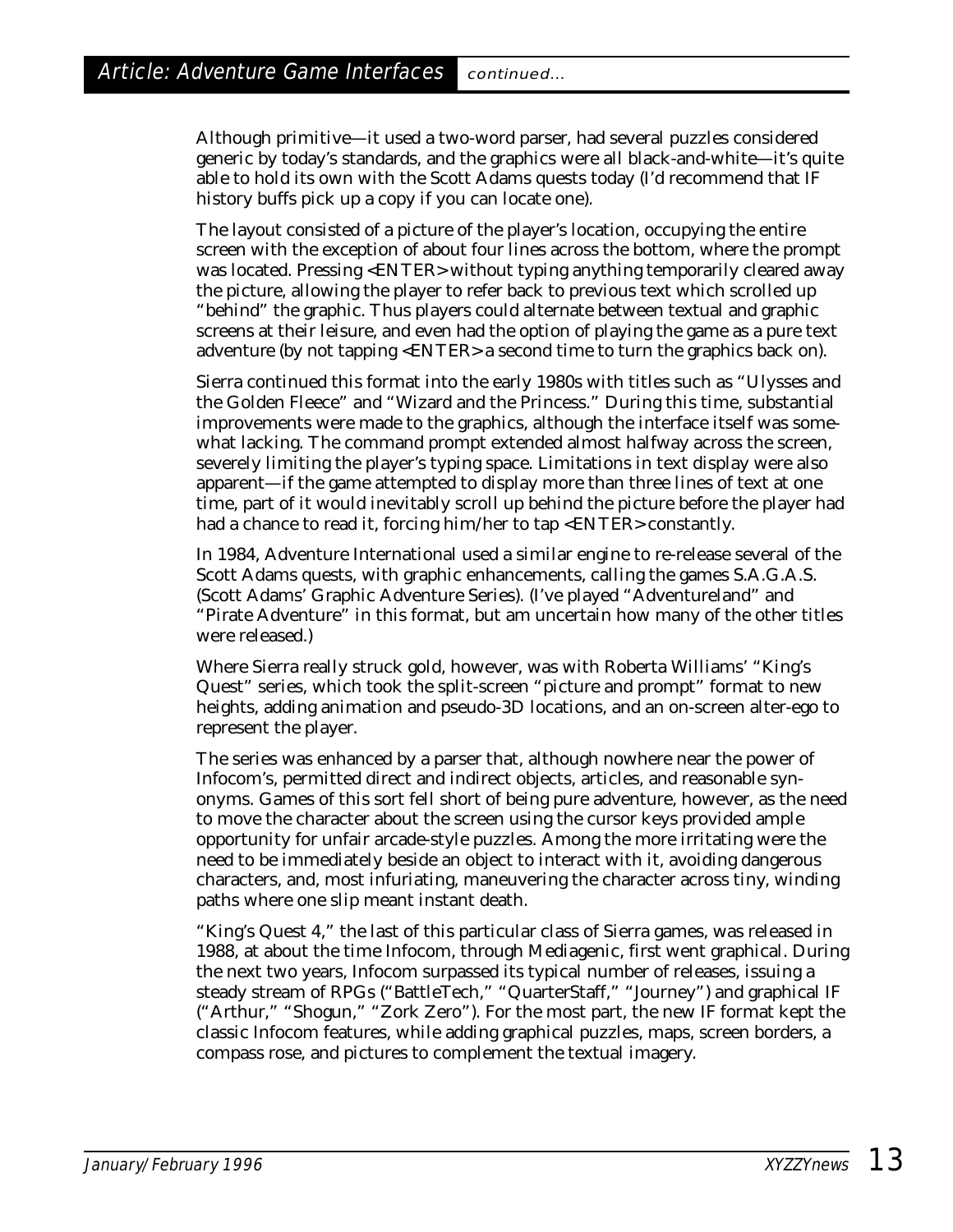When Infocom folded shortly thereafter, authors Steve Meretzky and Bob Bates teamed up to co-found Legend Entertainment, with the intention of continuing the commercial release of IF. By this time, though, graphics were (and still are) the hot topic, and many players, new and old, frowned on typing, despite the fact that countless Infocom fanatics still loved the old method of computer storytelling.

Bates and a couple other Legend employees completely redid the text adventure system architecture, splitting the screen into four parts—a text window, a graphics window (which could also be made to display room descriptions or player inventories), a set of parallel vertical menus (one for nouns, one for verbs and prepositions), and a box containing a clickable compass rose and buttons for customizing the screen layout. If the player desired, it was possible to remove the word menus, leaving half the screen devoted to text, or even to remove everything and bring back the all-text interface.

This game engine gained attention and praise from the adventuring community immediately, because it catered to both typists and non-typists, to both graphics players and text players. One computer magazine even proclaimed that Legend "finally got the adventuring system right." For a short time longer, text adventures had mass-market appeal.

One disadvantage here was that, as Legend expanded their game engine, the increasing memory required to handle each package meant that players with very old systems could not run them. Legend's game format was nowhere near the efficiency of Infocom's method of Z-Code and interpreters. Another problem came about as more and more verbs were added to the menu bars. Non-typists would have to continually scroll down to find the location of the verb they wanted to use. (Although, for the most part, Legend avoided this by putting the commonly used verbs at the top, within easy access. However, in later releases, they then began bringing up obscure verbs when they became relevant to the game, which tended to give away puzzles.)

Legend is not the only company that attempted to make the parser adventure more commercially accessible by adding bells and whistles. Virgin Games, after using a split screen for text and graphics in games such as "The Pawn" and "Jinxter," brought several of its titles into the "Magnetic Scrolls" format in early 1990. This GUI-based environment behaved similarly to Windows or the Macintosh operating system, with different windows for text, objects in the room, inventory, graphics, the compass, hints, and maps.

Unlike Legend, the Magnetic Scrolls windows were mobile and resizeable, allowing greater flexibility in the customization of the interface. A menu bar along the top replaced the status line and provided small, organized lists of common verbs, and a cut-and-paste option allowed players to highlight words in the text itself and copy them to the prompt.

Like Legend's engine, though, Magnetic Scrolls required more modern hardware to permit the usage of all its features. The animated graphics in particular were taxing to processor speed and memory, and, when using such features, a 386 was barely enough to squeak by.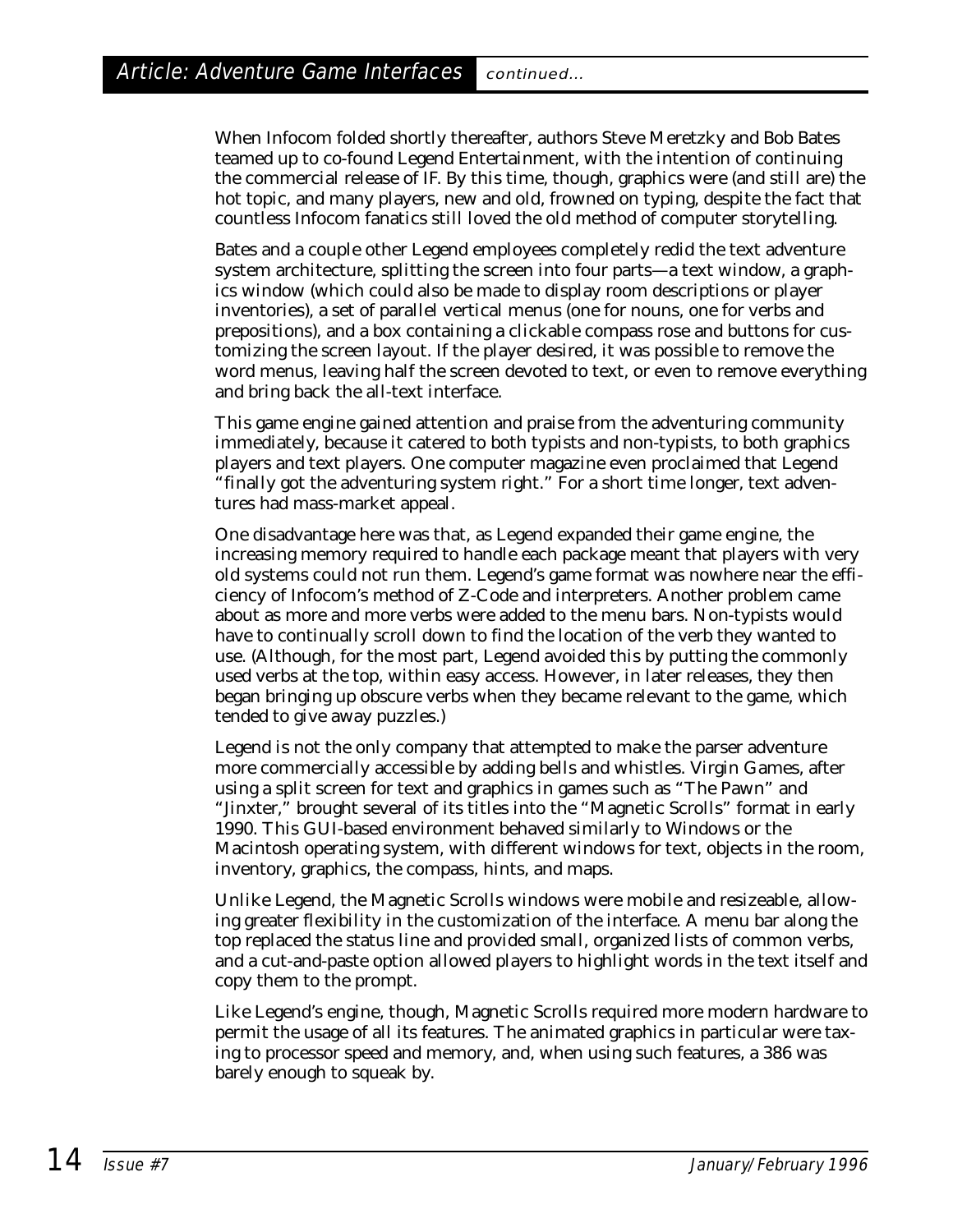Earlier attempts (mid- to late-1980's) at graphical IF interfaces included Interplay's "Tass Times in ToneTown" (co-authored by Michael Berlyn), and ICOM's windowed series, both of which appear to have influenced Magnetic Scrolls. ICOM's adventures ("Deja Vu," "Uninvited," "Shadowgate") were initially released solely for the Macintosh platform, but several years back found their way to PCs, and even the Nintendo Entertainment System. (Too bad the latter didn't support keyboards—IF could have made a comeback!)

One other product deserves a special mention here—Stuart Smith's "Adventure Construction Set," published in 1984 by Electronic Arts. ACS was the first serious attempt at distributing a piece of software that permitted users to create and play their own text/graphic adventures.

The computer-aided design system used a screen layout similar to Sierra's, but the interface was all its own. The graphic portion of the screen was divided into "blocks," each of which contained a stack of one or more "things" (there were 12 different classes of these) or creatures. Using the cursor keys (or mouse or joystick), up to four players took turns exploring the game world.

The combat system was quite RPG-oriented, but ACS was suited nicely to the construction of simple puzzles, provided that players were willing to take the time to learn how to make creative use of the design system. ACS had its limitations, but it was truly a remarkable piece of software.

# The Graphic Revolution

The turn toward graphics began, not surprisingly, as soon as existing hardware became powerful enough to support their extensive development. In commercial software today, pseudo-parsers typically replace the traditional method of sentence formation. Players select actions from a limited menu of verbs, and nouns from a graphic location picture and/or inventory window.

LucasArts' "Maniac Mansion" and "Secret of Monkey Island" games, as well as Adventuresoft's "Simon the Sorcerer," among others, use this interface. Legend Entertainment's more recent releases ("Companions of Xanth," "Death Gate," and the soon-to-be-released "Mission Critical") use a similar game engine. Activision's attempt, used in "Return to Zork" (and, I expect, in their upcoming "Planetfall" game) has players connect an icon to other icon in a set, where each icon represents a particular item or action.

(Although I can accept most of the graphical games I've played as they are, I must admit, I really missed typing here.)

Others, such as "Myst," "The 7th Guest," and Roberta Williams' latest offering, "Phantasmagoria," veer away from traditional puzzle-solving adventure and toward the newer medium of the "interactive movie." But that's another article. <sup>®</sup>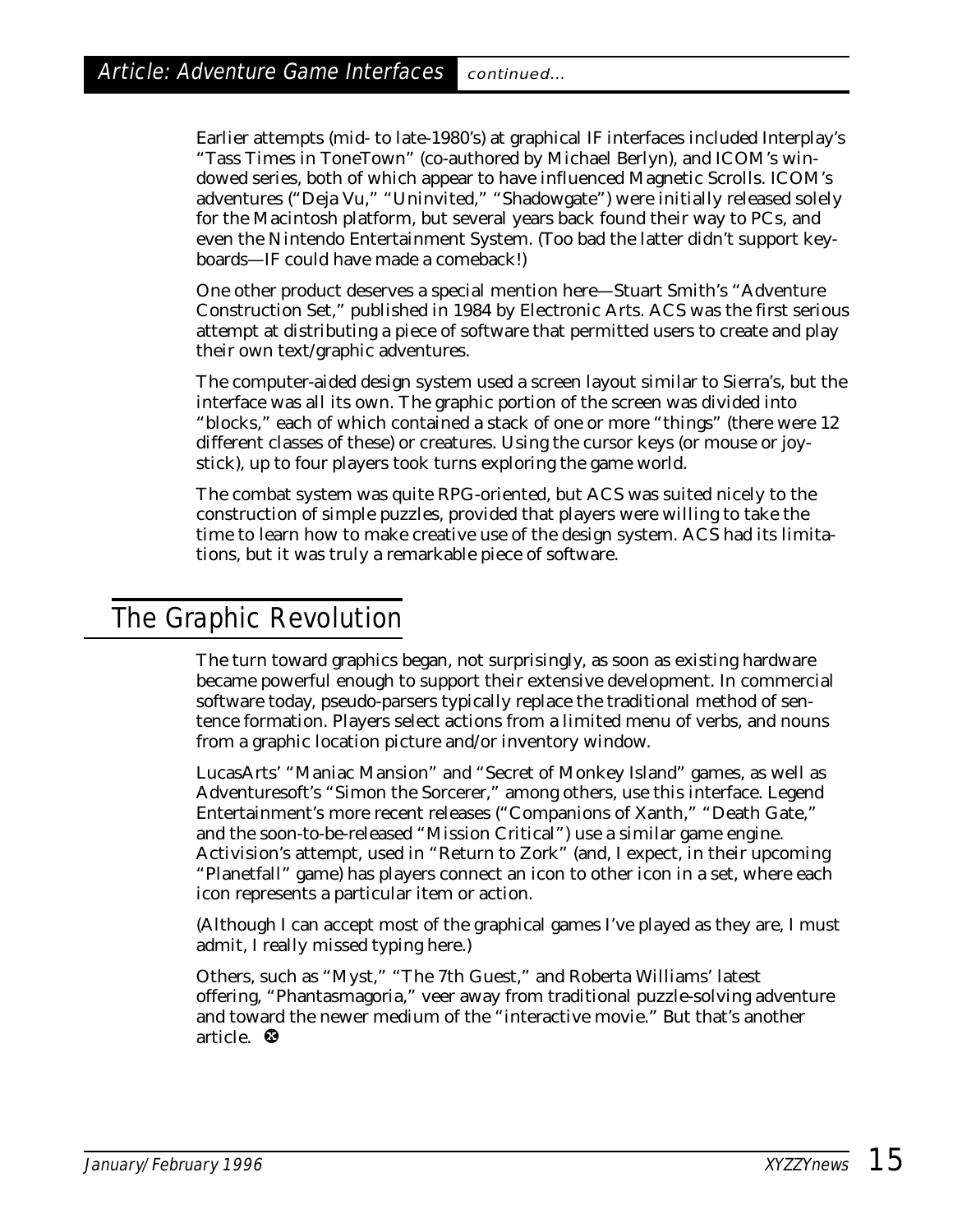# Lights...Camera...Demo!

With this issue, I'd like to announce two new developments in my Sneak Preview procedures. Where space permits, I'd like to print opening game descriptions, like the one shown below for "Gumshoe." In a similar vein, I now have software for creating animations of on-screen activity, which means that I can create short movies of the opening moves of a text adventure game. I'd like to create such movies for Sneak Preview games and make the movie files available on my Web site. This will allow the game developers to create a short demo of their games without any extra coding, and will be a service for my Web readers who want to download these demo files. Without any other further ado, here are this month's sneak previews—two IF games-in-theworks that should be available soon:

1. **Gumshoe** by Mike Oliphant (oliphant@cogsci.ucsd.edu) is an upcoming Inform game that he says is "about midway through testing and should be released this spring."

**Reluctantly, you crack a gluey eyelid to the world. Your head surges with pain, and you quickly shut it again.**

**The whiskey gods were not kind to you last night.**

**You search your memory for the reason behind this latest drinking binge. This proves difficult, because there have been many such nights since you were removed from your job as detective on the force. Now it comes back to you. The rent being past due on your new office. Marge badgering you about her paycheck. Your empty bank account. Your complete lack of clients. The money you owe Jimmy Voigt. You wince, not even wanting to think about Jimmy Voigt.**

**Last night, you took your troubles to 'ole Johnny Walker and he listened good. One drink led to another, and that naturally led to the next. Now you find yourself awakening on a cold, tiled floor. You bravely reopen your eyes and see that you are curled up at the foot of some private investigator's office door.**

**Hey! It's your office!!**

**The one you owe rent on... You wince again. Ignoring the warning bells going off in your head, you slowly get to your feet and manage to stand shakily. You're beginning to understand what it means to be a...**

**Gumshoe An Interactive Investigation Copyright (c) 1995 by Mike Oliphant Release 1 / Serial number 960106 / Inform v1502 Library 5/12**

2. **Reality Shift, The Green Crystal, Part 1** is an upcoming AGT game by L. Ross Raszewski (rraszews@skipjack.bluecrab.org) in which you're on a mission to save the world. The game includes pop-up hints, over 100 locations, four player characters and some 15 non-player characters. Beta testers are welcomed.  $\bullet$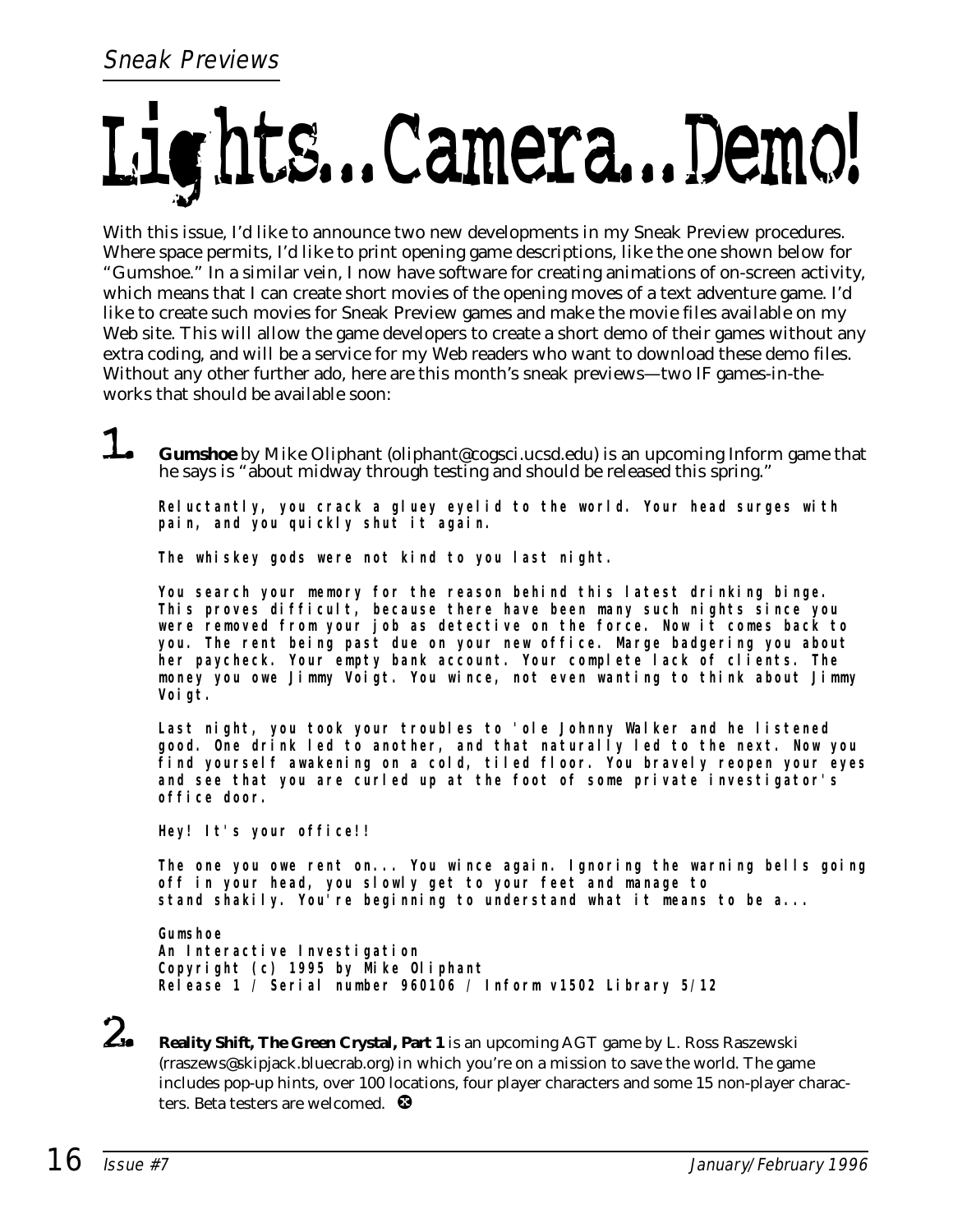# Porting From OS/2? Rexx-Adventure Steps Up to the Plate

by Mike DeSanto (desantom@io.com)

The idea of writing a text adventure engine (the term interactive fiction is a<br>new one to me) has been wandering around in my head for about 4 years. I<br>played with AGT while I was in college, but got bogged down with class new one to me) has been wandering around in my head for about 4 years. I played with AGT while I was in college, but got bogged down with classes and never really got anywhere. I also spent some time fiddling with LambdaMOO in the Metaverse at Illuminati Online (io.com). That never really went anywhere either.

I always get frustrated, you see, with "guess the verb" problems. With graphic adventures it got even worse with "find the pixel" garbage. The other problem with most adventures, text or graphics, is telling background objects from objects you can manipulate. The usual routes around this are 1) including only objects you can manipulate in the descriptions or 2) spending a lot of time reading "I don't know what the XXXX is."

I wanted a game where it was always clear exactly what you could manipulate and how you could manipulate it. Take, for example, the aquarium in Zork II. You have to break the aquarium by throwing the sword at it. Swords, in my experience, are not made to be thrown. You throw spears, rocks, or knives. You do not throw swords. If throwing is an option for the sword, I bloody well want to know that before I go looking for a hammer!

So, Rexx-Adventure was born. Since 90 percent of creativity is intellectual property theft, I will credit my sources. Much of the data storage design was inspired by LambdaMOO. I loved the simple IF-THEN-ELSE CONTINUE structure of AGT. The screen layout was inspired by the early Legend games (Time Quest in particular), and the Magnetic Scrolls series.

So, I started working on Rexx-Adventure. In the design, I tried to meet the following goals:

1. Simple to use. Playing a game should not require instructions. Simply start the engine, load the source, and play.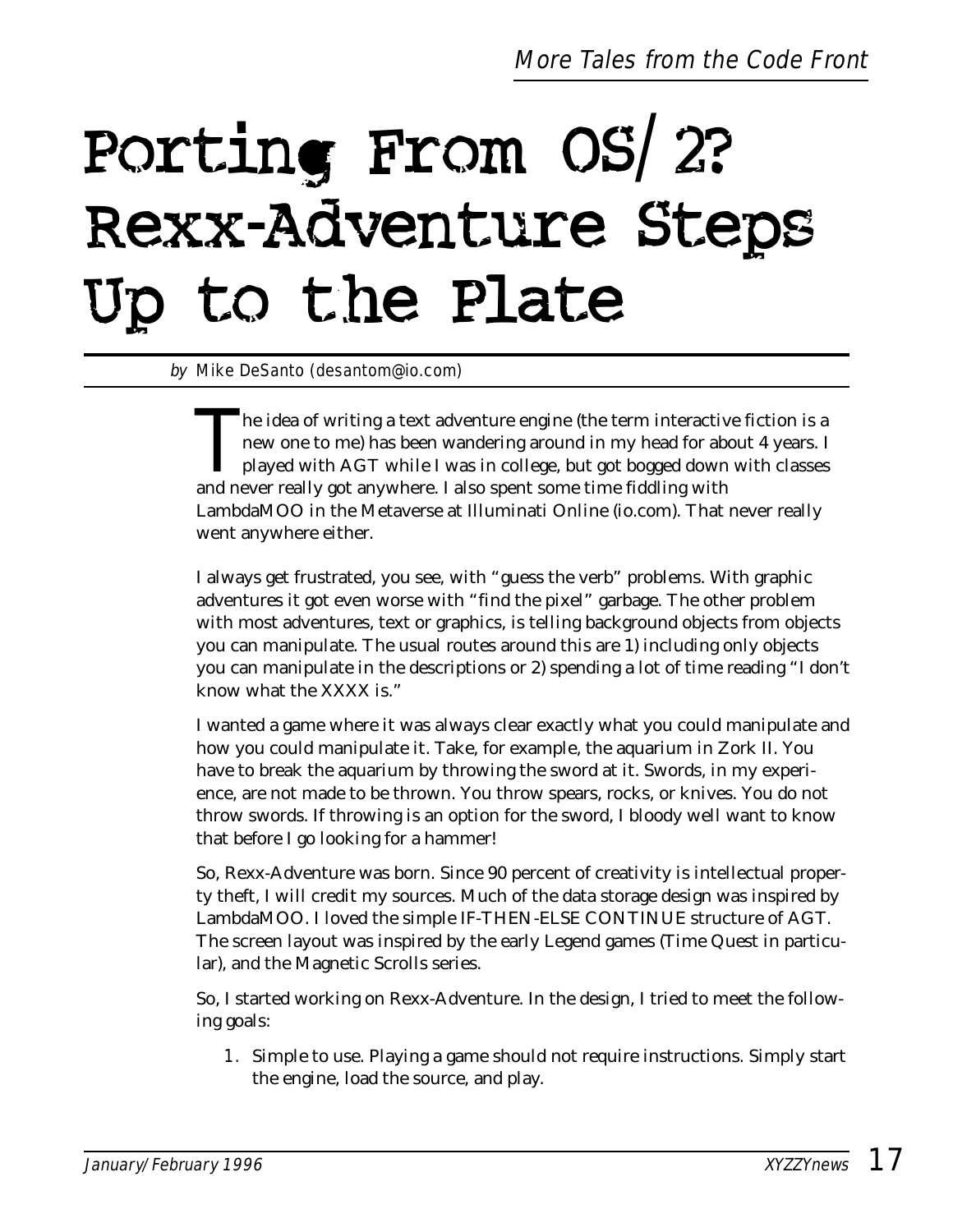- 2. Simple to program. A simple game should not require extensive programming knowledge.
- 3. Everything based on objects, not on fixed flags and verb lists. Every object has its own verb list and arbitrary flags.
- 4. No guessing about what you can and can not manipulate, or how you can manipulate it.

These goals have been met. Rexx-Adventure will automatically load and run a game simply by double-clicking the game source file. The source files are easy to read and reasonably logically laid out. All checks done every turn are stored in a centralized place (a special object just for that task).

Every object can have any number of flags to determine light, weight, open/closed, or any other property you wish. Fewer than five flags are required, and several of those can be ignored if you want to. Programming is simple, with 20 or so functions providing everything you need for the average game. If you need more, outside functions can be added. In fact, any program that will run under OS/2 can be a part of Rexx-Adventure.

However, there are a couple of serious limitations, hopefully to be fixed in the next release. First, there is no implementation of indirect objects. When I started, I said "Adventure didn't need indirect objects, why do I?" Now I know better. The other major limitation is the absence of "object in object" support. For example, "water (in the bottle)" or "fluff (In the thing-your-grandmother-gave-you-that-youdon't-know-what-it-is).

Despite these limitations, I am proud of Rexx-Adventure. It is a very powerful engine with (hopefully) a promising future. I hope all of you out there with OS/2 will try it. Rexx-Adventure is released as freeware. Feel free to write shareware games using the engine, as long as it is clear that the fee is for your game, not my engine.

Rexx-Adventure requires OS/2 Presentation Manager. It was written using VX-REXX from Watcom Inc.

If anyone is interested in porting Rexx-Adventure to other REXX platforms, I will help in any way I can, including giving you the source code. REXX interpreters are available for all IBM mainframes, Macintosh and Amiga. REXX is also included with IBMs PC DOS 7, and MS-DOS interpreters are available.

Matthew Raymond has inquired to me about writing an AGT-to-Rexx-Adventure conversion program. He can be contacted at mraymond@acs.bu.edu.

I would be glad to hear any questions or comments about both Rexx-Adventure and The Resident. I can be reached at desantom@io.com. <sup>®</sup>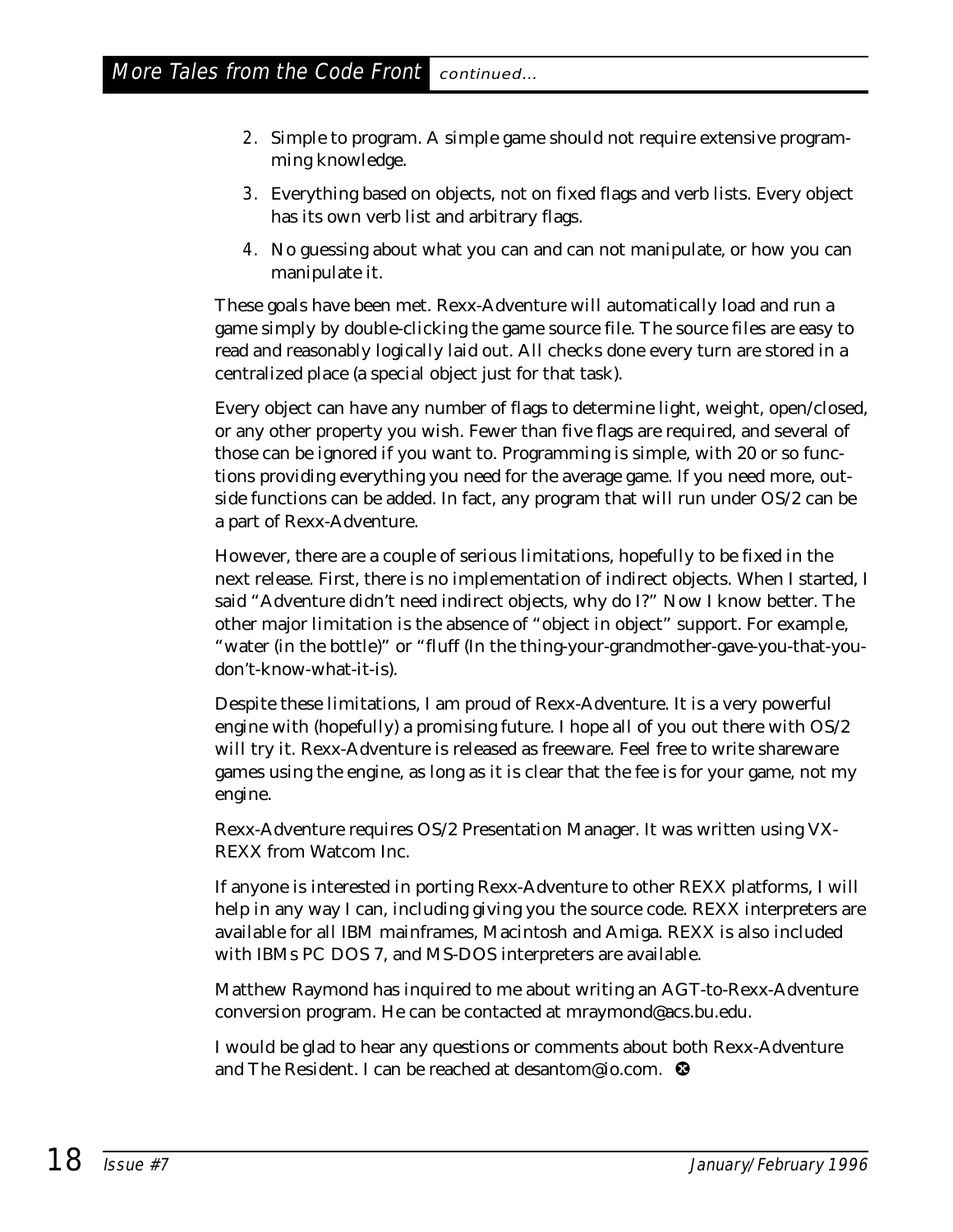# Lethe Flow Phoenix: A Flight of Fantasy

release 2

Parser: TADS

Author: Daniel Shiovitz (scythe@u.washington.edu) Availability: ftp.gmd.de/if-archive/games/tads/ lethe.zip or lth-noio.zip Requires: TADS run-time interpreter

Set in a refreshingly far-off, sometimes mystical environment, Lethe Flow Phoenix has a number of satisfying, not-too-difficult puzzles and some interesting NPCs. The game's highly metaphorical plot and screensful of explanatory background material, however, made it difficult for me to get really drawn into the setting.

As the game begins, your character (a woman, incidentally, although this seems pretty arbitrary) has headed off on a solo camping trip one Halloween for some soul-searching and contemplation. Awakened by strange noises, you venture into the night and accidentally pitch yourself over a cliff. When you awaken, you find yourself in a grassy field, left to discover both how to maneuver about this completely unfamiliar environment and your purpose here. The game reminded me a little of "The Sound of One Hand Clapping" in terms of some similarities in tone and style, and I wasn't surprised to see that game listed in the credits as the author's favorite work of IF.

I'll admit I was at first put off by the timed how-to-avoid-dying-of-starvation puzzle that begins the game, the kind that crops up in so many text adventures. There are a couple of fatal endings to the game—for example, walking off another cliff or carrying around a hand grenade after removing its pin—but none that seem unfair. Overly cautious players may miss some important information, however; for example, for much of the time I played I avoided exploring desert areas for fear of dying of thirst, although I still think that that's a reasonable assumption to make.

Lethe Flow Phoenix really contains only about a dozen or so puzzles in terms of getting around obstacles or obtaining the objects you need to overcome an obstacles. Experienced players should be able to progress most of the way through the game, if not complete it, in the course of a few hours of play.

I really liked the scoring system used in Lethe Flow Phoenix. Instead of informing the

player that a certain number of points are awarded for solving a puzzle, the game states how many "major goals" and "minor goals" the player has solved, identifies what each of those goals are, and tallies what percentage of the total this constitutes.

Examining every object and studying room descriptions were extremely helpful for figuring out what to do next. The object descriptions were probably the best guide for how to implement each item. I really didn't experience any "guess-the-verb" problems that sometimes come up in trying to solve IF puzzles.

There is a help command, but the only hints included in the game are fairly general and there are no explicit spoilers. There are a couple of NPCs who will answer questions posed to them, but each has information about only a few limited objects (in my experience, at least). I found it a little frustrating to try to elicit information from these characters, especially because you have only a few turns to ask one of the NPCs any questions. Some more explicit hints would be good to include for beginners.

The game is small in terms of number of rooms, but feels much more extensive with the sudden, concentrated onrush of background material and character development in the main part of the game. While the game's title is explained in a READ.ME 1ST document, the background information necessary to understanding the game's goal is only introduced once you've progressed past the game's beginning section.

I did run across a few technical difficulties in running the game. Two versions are available on the GMD site—one using the file i/o features available in TADS 2.2 to read and write to a file for saving options from game to game. Unfortunately, neither TADS file would run on my Mac, although I was able to get the game to run on a PC. Like so many text adventures, this release had several bugs I ran across that would not be difficult to re-code. For example, at one point I generated a TADS error. At another point in the game, giving the command LOOK UNDER BUSHES resulted in my picking up everything that was under said bushes.

While I was a little disappointed with the game's story development, I did enjoy the puzzles and the NPCs, especially the garden beasts (who seemed like something out of Disney's "Fantasia"). Although I found the story a little rough, I'm looking forward to seeing future games from this author.  $\bullet$ 

*—Stuart Beach*